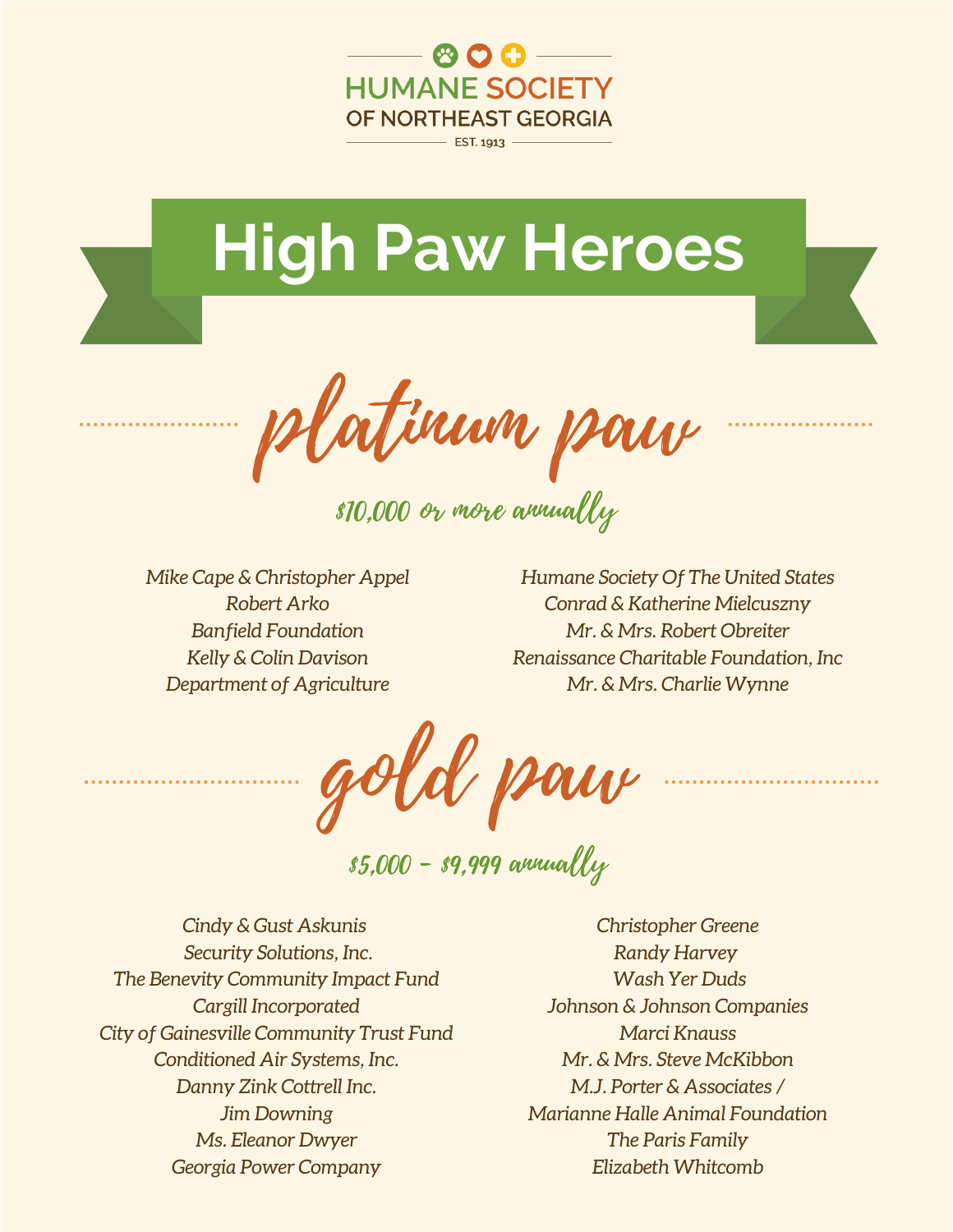silver paw

\$1,000 - \$4,999 annually

*Ace & A Heating and Air Carol & Tom Adams Laura Albini Amazon Smile Mrs. Helen Anderson Cindy & Gust Askounis Ms. Susan Barnes Ms. Kimberly & David Barnett Mr. & Mrs. David Beck Sam & Carol Bell Sharon Bellamy Heather & Mark Beverly David Bowden Ms. Lisa Brown Nancy Brown Thomas Child Mr. & Mrs. Ron Ciccarone Patrick Cisco Kelley Clark Ralph & Mary Cleveland Foundation Ms. Elizabeth Clouspy Jerry Coker Wade Coleman Reid Collins Peter D. Conlon Karen Costa William & Tressa Cousar Carole Ann Daniel Walter Dippold Jennifer Disotell William Dreyer Mr. & Mrs. Bill Early Earthwise Pet Supply Robert Edwards Sheila Falls*

*Mr. & Mrs. Roy Felton Mr. & Mrs. Brent Flickinger Mr. & Mrs. Mark Fockele Ms. Dixie Frantz Mr. & Mrs. Don Frazier Gainesville Newcomers Club Kathleen Garrand Tommy Gay Protein Products Inc Jane Gleason Jim W. Gordon Gerald & Vivian Gowitt Green Way Lawn Services Ms. Jo Gurin Guven's Fine Jewelry Mr. Walter Hambrick Andie Hammond Susan Hardy Harry Schwartz Foundation Mr. & Mrs. Phillip Hartley Ms. Trish Hastings Mr. & Mrs. Julian Heeth Andy & Sandra Henderson Hollywood Feed Kerri Hopkins Hulsey, Oliver & Mahar, LLP Michele Jordan Barbara Judd Chuck & Laura Keathley Laura Kennedy Tracy & Rick Kenny Tom & Denise Kincaid Jason & Heather Konzelmann Robert Kopp, Sr. Vye Ladd Dr. Kimberly Lairet Rebecca Holland & Bob Lane*

*Thelma Laney Lingering Shade, LLC Chip Lowder Merck Animal Health Susan Mack Kelly & David Magee William & Tonya Magill Mr. & Mrs. Doug Magnus David & Pam Malfitano Margaret Sodemann Foundation Fran Mauney Dan & Lori McMahan Ms. Ann Measom Nancy & Gustavo Menocal Pamelia Moniz Mountain Valley Community Bank North Georgia Community Foundation Northside Hospital Richard & Christine Novack Robert & Jean Oliver Mr. & Mrs. Thomas O'Shea Brenda Patterson Matthew Pesce Andrew & Michele Piucci Plato's Closet David & Jennifer Poroch Kathryn Quincy Ron Quinn Peach State Bank & Trust Charles & Barbara Quintard Ms. Marilyn Ranck James & Allyson Reeves Denise & Darrell Rochester Nonnie Marret & William Rogers Ms. Betty Romberg*